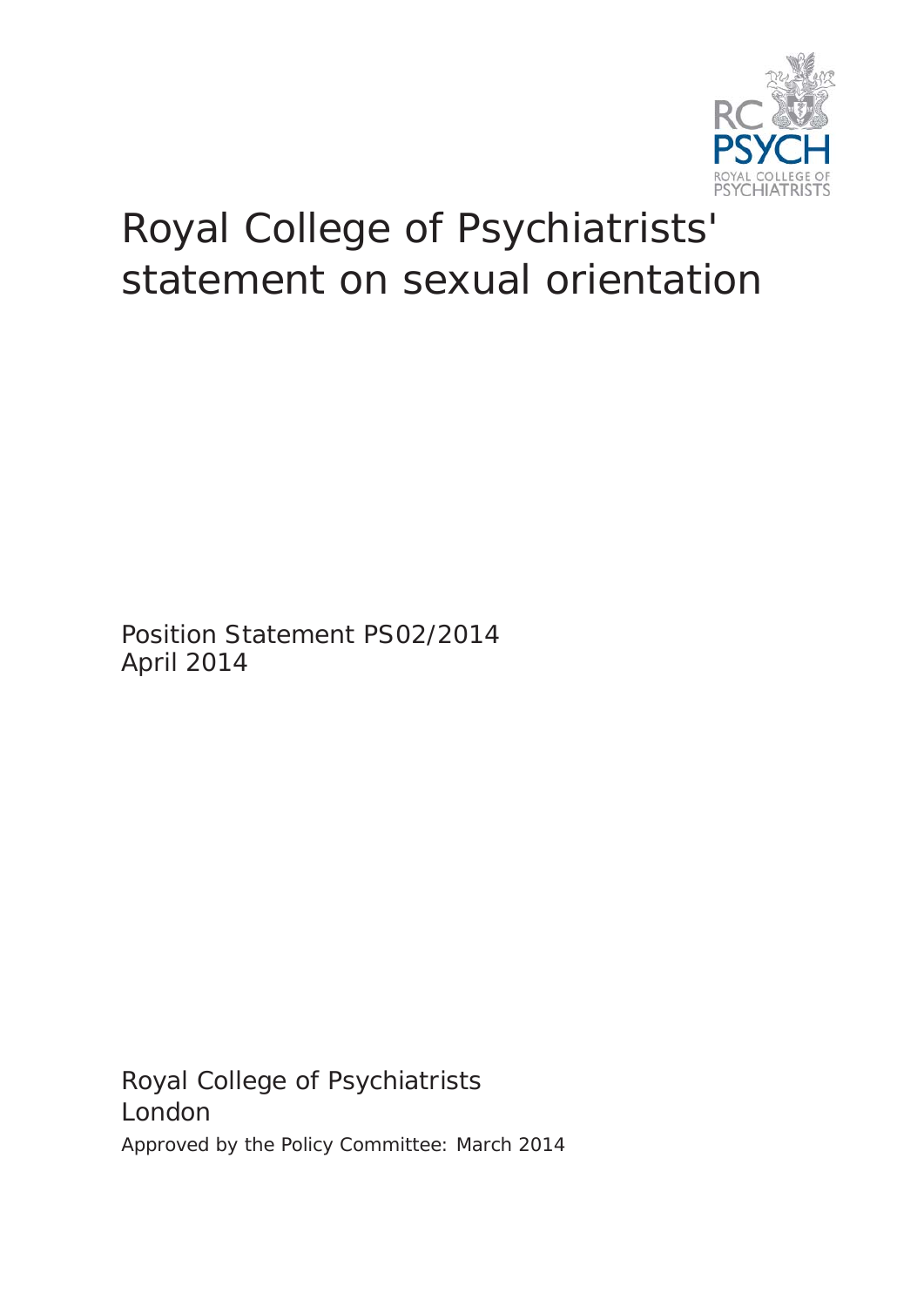The Royal College of Psychiatrists considers that sexual orientation is determined by a combination of biological and postnatal environmental factors.<sup>1-3</sup> There is no evidence to go beyond this and impute any kind of choice into the origins of sexual orientation.

The College wishes to clarify that homosexuality is not a psychiatric disorder. In 1973 the American Psychiatric Association (APA) concluded there was no scientific evidence that homosexuality was a disorder and removed it from its diagnostic glossary of mental disorders. The International Classification of Diseases of the World Health Organization followed suit in 1992.

The College holds the view that lesbian, gay and bisexual people are and should be regarded as valued members of society, who have exactly similar rights and responsibilities as all other citizens. This includes equal access to healthcare, the rights and responsibilities involved in a civil partnership/marriage, the rights and responsibilities involved in procreating and bringing up children, freedom to practise a religion as a lay person or religious leader, freedom from harassment or discrimination in any sphere and a right to protection from therapies that are potentially damaging, particularly those that purport to change sexual orientation.

Leading therapy organisations across the world have published statements warning of the ineffectiveness of treatments to change sexual orientation, their potential for harm and their influence in stigmatising lesbian, gay and bisexual people.4,5

There is now a large body of research evidence that indicates that being gay, lesbian or bisexual is compatible with normal mental health and social adjustment. However, it is eminently reasonable that the experiences of discrimination in society and possible rejection by friends, families and others (such as employers), means that some lesbian, gay and bisexual people experience a greater than expected prevalence of mental health and substance misuse problems. Lifestyle issues may be important in some gay men and lesbians, particularly with respect to higher rates of substance  $m$ isuse. $6-8$ 

It is not the case that sexual orientation is immutable or might not vary to some extent in a person's life. Nevertheless, sexual orientation for most people seems to be set around a point that is largely heterosexual or homosexual. Bisexual people may have a degree of choice in terms of sexual expression in which they can focus on their heterosexual or homosexual side.

It is also the case that for people who are unhappy about their sexual orientation – whether heterosexual, homosexual or bisexual – there may be grounds for exploring therapeutic options to help them live more comfortably with it, reduce their distress and reach a greater degree of acceptance of their sexual orientation.

The College believes strongly in evidence-based treatment. There is no sound scientific evidence that sexual orientation can be changed. Systematic reviews carried out by both the APA5 and Serovich *et al*9 suggest that studies which have shown conversion therapies to be successful are seriously methodologically flawed.

Furthermore, so-called treatments of homosexuality can create a setting in which prejudice and discrimination flourish, and there is evidence that they are potentially harmful.5,10,11 The College considers that the provision of any intervention purporting to 'treat' something which is not a disorder is wholly unethical.

The College would not support a therapy for converting people from homosexuality any more than we would do so from heterosexuality.